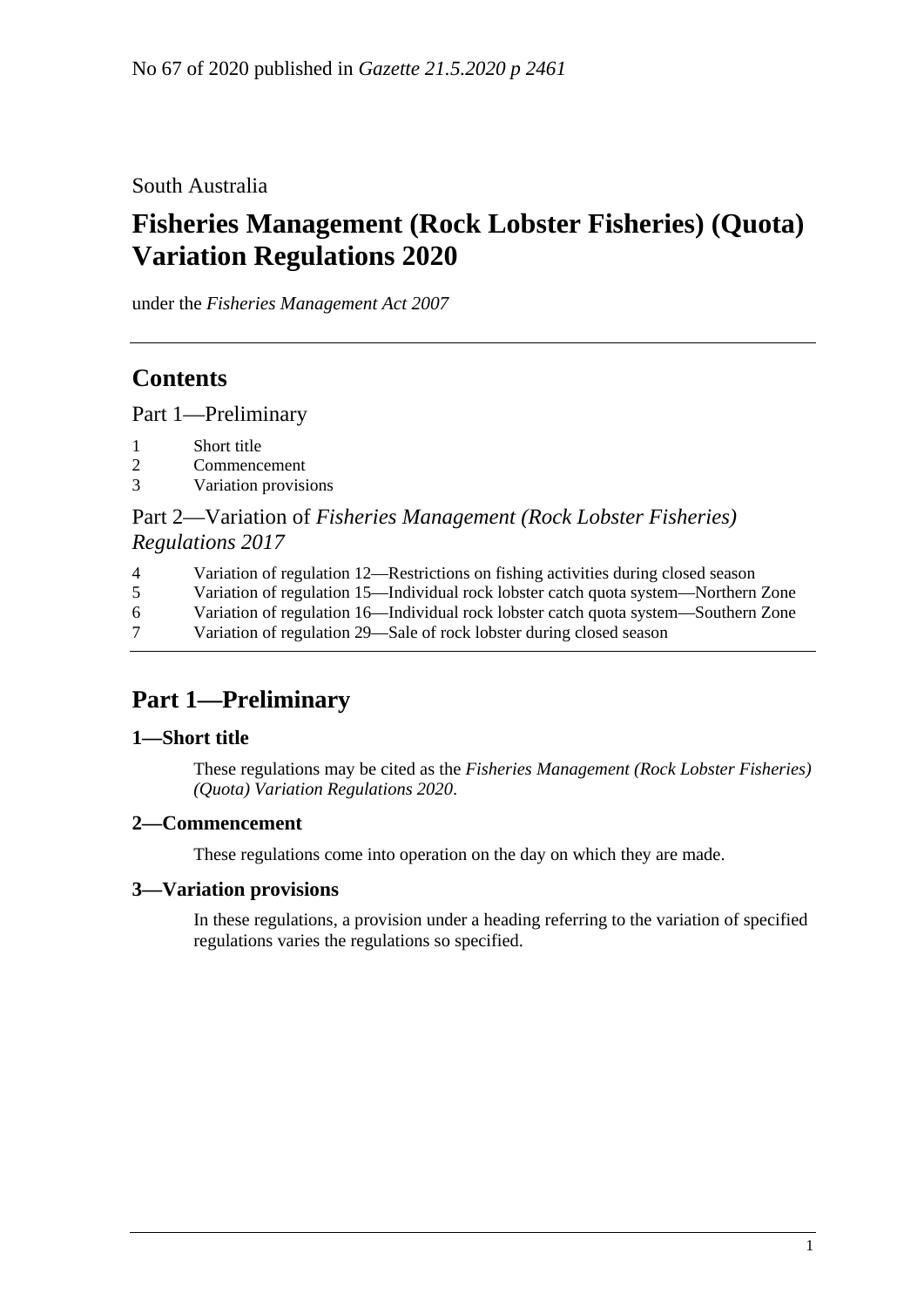### <span id="page-1-0"></span>**Part 2—Variation of** *Fisheries Management (Rock Lobster Fisheries) Regulations 2017*

#### <span id="page-1-1"></span>**4—Variation of regulation 12—Restrictions on fishing activities during closed season**

Regulation 12(3)—delete subregulation (3) and substitute:

(3) Unless the Minister has, by notice in the Gazette, made a determination to the contrary, the holder of a licence in respect of the Southern Zone Rock Lobster Fishery must not take rock lobster in the Southern Zone during a closed season.

Maximum penalty:

- (a) for a first offence—\$10 000;
- (b) for a second offence—\$20 000;
- (c) for a third or subsequent offence—\$35 000.

Expiation fee: \$315.

(4) Unless the Minister has, by notice in the Gazette, made a determination to the contrary, the holder of a licence in respect of the Southern Zone Rock Lobster Fishery must not set a rock lobster pot in the Southern Zone during a closed season.

Maximum penalty:

- (a) for a first offence—\$10 000;
- (b) for a second offence—\$20 000;
- (c) for a third or subsequent offence—\$35 000.

Expiation fee: \$315.

(5) In this regulation—

*closed season* means—

- (a) in relation to the Northern Zone Inner Region—the period commencing at 1800 hours on 31 May in any year and ending at 1200 hours on the following 1 November;
- (b) in relation to the Southern Zone—the period commencing at 1800 hours on 31 May in any year and ending at 0600 hours on the following 1 October.

#### <span id="page-1-2"></span>**5—Variation of regulation 15—Individual rock lobster catch quota system—Northern Zone**

(1) Regulation 15(1)—after the definition of *quota period* insert:

*quota period 2019-2020* means the quota period ending on 31 October 2020; *quota period 2020-2021* means the quota period ending on 31 October 2021; *quota period 2021-2022* means the quota period ending on 31 October 2022;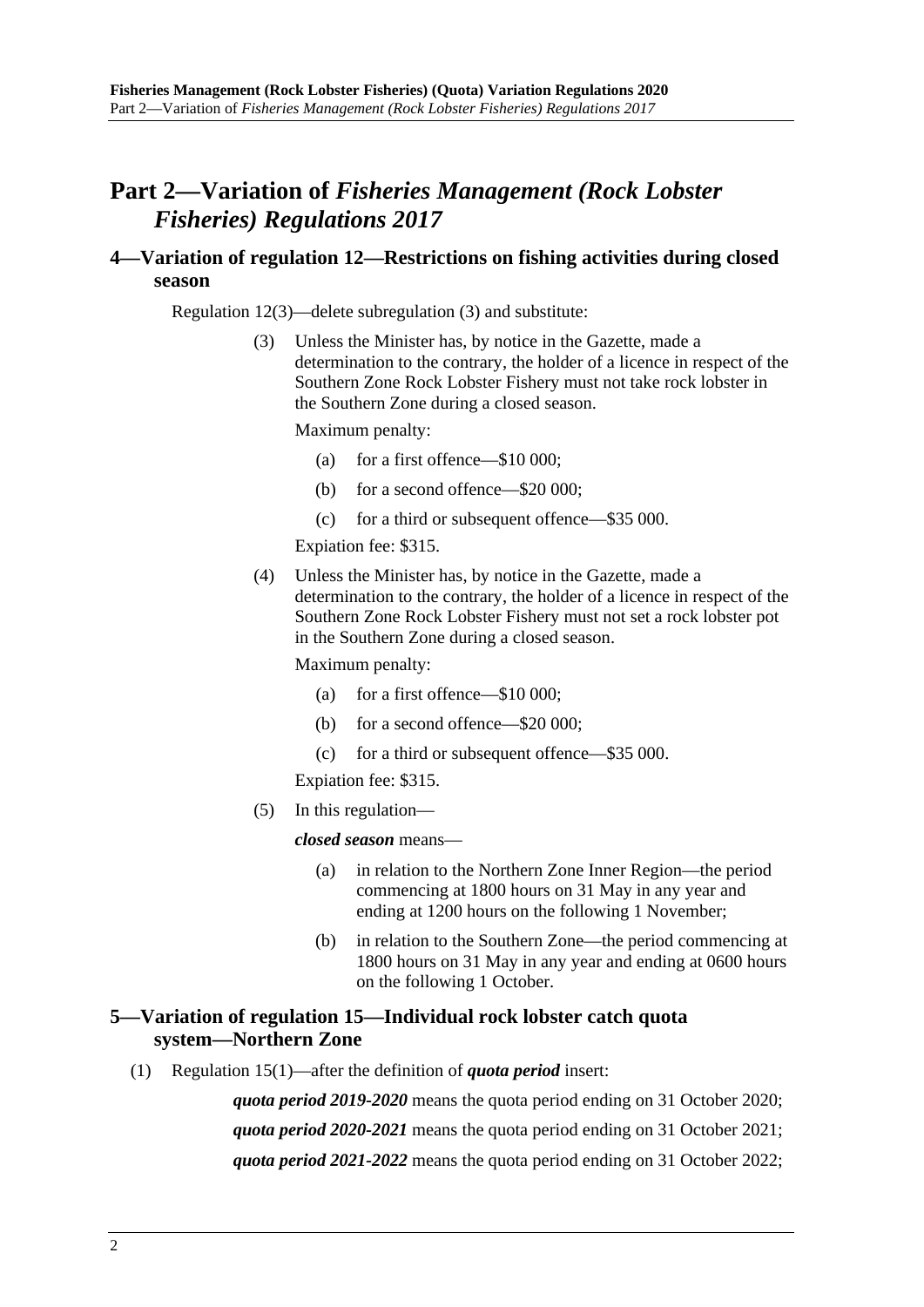- (2) Regulation 15(3)—after paragraph (a) insert:
	- (ab) if the total catch of rock lobster taken by the holder of a licence in a particular Northern Zone Region during the 2019-2020 quota period is less than the rock lobster quota entitlement under the licence for that Region and that quota period, the Minister may vary the conditions of the licence so as to increase the quota entitlement in respect of that Region for the quota periods 2020-2021 and 2021-2022 by up to 1 kilogram of rock lobster for each kilogram by which the catch fell short of the rock lobster entitlement under the licence for the 2019-2020 quota period;
- (3) Regulation 15—after subregulation (3) insert:
	- (3a) In determining whether to vary the conditions of a licence under subregulation (3)(ab) so as to increase the rock lobster entitlement under the licence for a particular Northern Zone Region and the 2021-2022 quota period, the Minister must take into account—
		- (a) the total catch of rock lobster taken by the holder of the licence in that Region during the 2020-2021 quota period; and
		- (b) any increase in the rock lobster quota entitlement under that licence in respect of that Region for the 2020-2021 quota period.

#### <span id="page-2-0"></span>**6—Variation of regulation 16—Individual rock lobster catch quota system—Southern Zone**

(1) Regulation 16(1)—after the definition of *quota period* insert:

*quota period 2019-2020* means the quota period ending on 30 September 2020;

*quota period 2020-2021* means the quota period ending on 30 September 2021;

- (2) Regulation 16(3)—after paragraph (a) insert:
	- (ab) if the total catch of rock lobster taken by the holder of a licence during the 2019-2020 quota period is less than the rock lobster quota entitlement under the licence for that quota period, the Minister may vary the conditions of the licence so as to increase the quota entitlement for the 2020-2021 quota period by 1 kilogram of rock lobster for each kilogram by which the catch fell short of the rock lobster entitlement under the licence for the 2019-2020 quota period;

#### <span id="page-2-1"></span>**7—Variation of regulation 29—Sale of rock lobster during closed season**

Regulation 29(1)—delete "The" and substitute:

Unless the Minister has, by notice in the Gazette, made a determination to the contrary, the